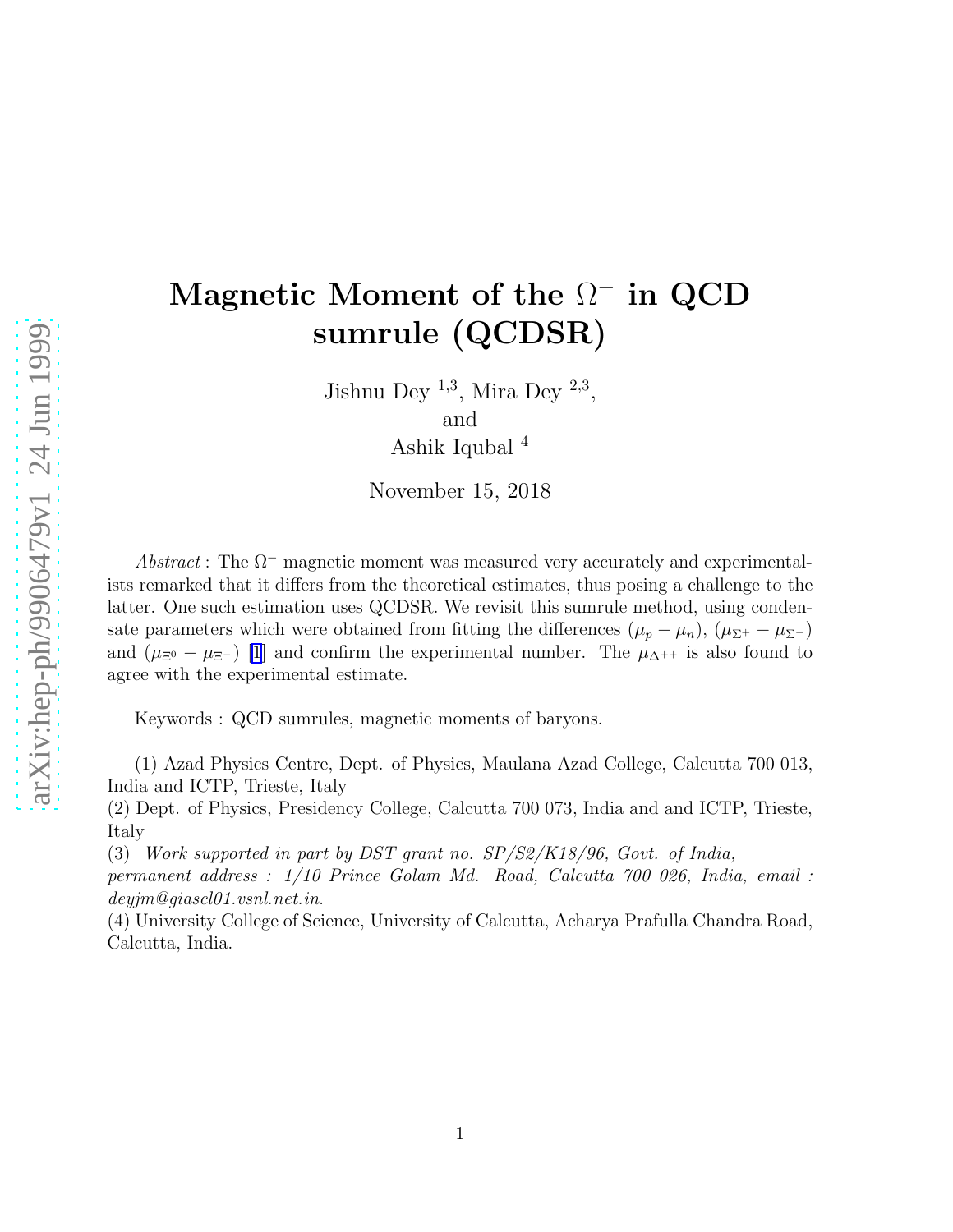The $\Omega^-$  magnetic moment,  $\mu_{\Omega^-}$ , has been the subject of many studies [[2](#page-3-0), [3, 4](#page-3-0), [5, 6\]](#page-3-0). The magnetic moment was unknown when[[2](#page-3-0)] was published but on hindsight the value predicted there, within the acceptable parameter range, agrees with the present accurately determined experimental result[[7\]](#page-3-0). The results of Lee [\[3\]](#page-3-0) using QCD sumrules and those from the lattice calculation [\[4\]](#page-3-0) underestimate it whereas the light- cone relativistic quark model[[5](#page-3-0)] and the chiral quark soliton model [\[6](#page-3-0)] overestimate it. We re-investigate this intriguing situation by looking at the calculations of Lee using a slightly different point of view advocated in [\[1](#page-3-0)] and find that one indeed gets good agreement with experiment. Further, as pointed out by Lee, the  $\mu_{\Omega}$ - depend sensitively on the magnetic susceptibility so that we can pinpoint this parameter more effectively.

The QCD sumrule method is a very powerful tool in revealing a deep connection between hadron phenomenology and vacuum structure [\[8\]](#page-4-0) via a few condensates like

$$
a = -2\pi^2 < \bar{q}q > \quad b = \langle g^2 G^2 \rangle \tag{1}
$$

related to the quark (q) and gluon (G) vacuum expectation values. This can be used for evaluating magnetic moments of hadrons [\[9\]](#page-4-0) where some new parameters enter, for example,  $\chi$ ,  $\kappa$  and  $\xi$ , defined through the following equations :

$$
\langle \bar{q}\sigma_{\mu\nu}q \rangle_F = e_q \chi \langle \bar{q}q \rangle F_{\mu\nu},\tag{2}
$$

$$
\langle \bar{q}g G_{\mu\nu} q \rangle_F = e_q \kappa \langle \bar{q}q \rangle F_{\mu\nu},\tag{3}
$$

$$
\langle \bar{q} \epsilon_{\mu\nu\rho\gamma} G^{\rho\gamma} \gamma_5 q \rangle = e_q \xi \langle \bar{q} q \rangle F_{\mu\nu}.
$$
\n
$$
\tag{4}
$$

where the F denotes the usual external electromagnetic field tensor. Lee [\[3\]](#page-3-0) very carefully evaluated the contributions of these operators to the magnetic moments of the  $\Omega^-$  and  $\Delta^{++}$ , the latter emerging from the former when the quark mass  $m_s$ , is put equal to zero, the parameter f and  $\phi$  are put equal to 1 and the quark charge  $e_s = -1/3$  is replaced by  $e_u = 2/3$ . The parameter f and  $\phi$  measure the values of quark condensates and quark spin-condensates with strange and (ud) quarks.

$$
f = \frac{\langle \bar{s}s \rangle}{\bar{u}u},\tag{5}
$$

$$
\phi = \frac{<\bar{s}\sigma_{\mu\nu}s>}{<\bar{u}\sigma_{\mu\nu}u>}\tag{6}
$$

For the expression for the  $\mu_{\Omega}$ – sumrule we refer the reader to the paper by Lee [\[3](#page-3-0)] which we reproduce here for the sake of completeness, in terms of the Borel parameter M and the intermediate state contribution A :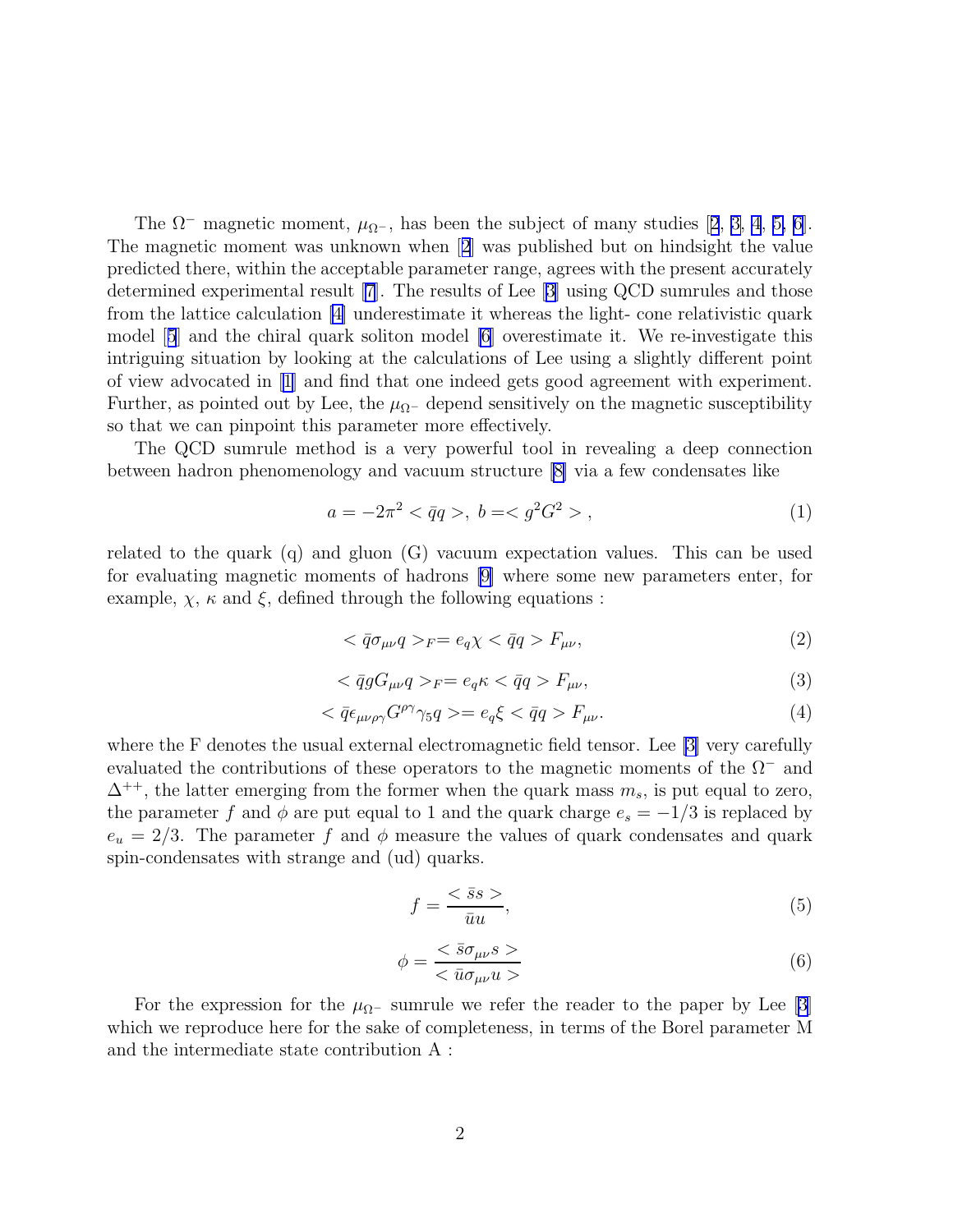$$
\frac{9}{28}e_s L^{4/27} E_1 M^4 - \frac{15}{7}e_s f \phi m_s \chi a L^{-12/27} E_0 M^2 + \frac{3}{56}e_s b L^{4/27} - \frac{18}{7}e_s f m_s a L^{4/27} \n- \frac{9}{28}e_s f \phi (2\kappa + \xi) m_s a L^{4/27} - \frac{6}{7}e_s f^2 \phi \chi a^2 L^{12/27} - \frac{4}{7}e_s f^2 \kappa_v a^2 L^{28/27} \frac{1}{M^2} \n- \frac{1}{14}e_s f^2 \phi (4\kappa + \xi) a^2 L^{28/27} \frac{1}{M^2} + \frac{1}{4}e_s f^2 \phi \chi m_0^2 a^2 L^{-2/27} \frac{1}{M^2} \n- \frac{9}{28}e_s f m_s m_0^2 a L^{-10/27} \frac{1}{M^2} + \frac{1}{12}e_s f^2 m_0^2 a^2 L^{14/27} \frac{1}{M^4} \n= \tilde{\lambda}_{\Omega}^2 \left( \frac{\mu_{\Omega}}{M^2} + A \right) e^{-M_{\Omega}^2/M^2}.
$$
\n(7)

Here

$$
E_n(x) = 1 - e^{-x} \sum_n \frac{x^n}{n!}, \ x = w_B^2 / M_B^2 \tag{8}
$$

where  $w_B$  is the continuum, and

$$
L = \frac{ln(M^2/\Lambda_{QCD}^2)}{ln(\mu^2/\Lambda_{QCD}^2)}
$$
\n(9)

For evaluating the magnetic moment we use the above equation and divide by the equation for the mass sumrule given earlier by Lee [\[10](#page-4-0)]. Thus we eliminate the parameter  $\lambda_{\Omega}$  in the spirit of [\[1](#page-3-0)] and we get an excellent fit to the resulting numbers in the form  $\mu_{\Omega^-} + A/M^2$ . We find that the results are not very sensitive to  $\kappa_v$ , the so called factorization violation parameter, defined through

$$
\langle \bar{u}u\bar{u}u\rangle = \kappa_v \langle \bar{u}\rangle^2. \tag{10}
$$

Neither are the results very sensitive to the parameters  $\kappa$  and  $\xi$ . We use the crucial parameters $a$  and  $b$  from [[1\]](#page-3-0), since they must fit the octet baryon moment-differences  $(\mu_p - \mu_n)$  $(\mu_p - \mu_n)$  $(\mu_p - \mu_n)$  and  $(\mu_{\Sigma^+} - \mu_{\Sigma^-})$ . It was shown in [[1](#page-3-0)] that by using the empirical scaling of the  $\tilde{\lambda}$  with the  $(baryon~mass)^3$  - these differences depend only of a and b, and one gets  $a = 0.475 \; GeV^3$  and  $b = 1.695 \; GeV^4$ . Further, to fit the difference  $(\mu_{\Xi^0} - \mu_{\Xi^-})$ ,  $m_s$  was set to be 170 MeV in [\[1](#page-3-0)] and we use this value.

Table 1 shows the dependence of the magnetic moments on the parameters. Obviously  $\mu_{\Delta^{++}}$  does not depend on f and  $\phi$ . It is clear that  $\mu_{\Omega^-}$  also does not depend so much on f but it is sensitive to both  $\phi$  and  $\chi$ , and it appears that  $(\chi = 6.5, \phi = 0.6)$  and  $(\chi = 5.5, \phi = 0.7)$  are preferred values, close to the experimental number  $\mu_{\Omega^-} = 2.019 \pm 1.00$ 0.054  $\mu$ <sub>N</sub> [[7](#page-3-0)]. The  $\mu$ <sub>Δ++</sub> is known only approximately, 4.52  $\pm$  0.95  $\mu$ <sub>N</sub> [\[11](#page-4-0)] and a better determination will enable us to pinpoint  $\chi$ .

It is satisfactory to see that there is no conflict between experiment and QCDSR since sum rules are a 'first principle method', although it is based partly on phenomenology.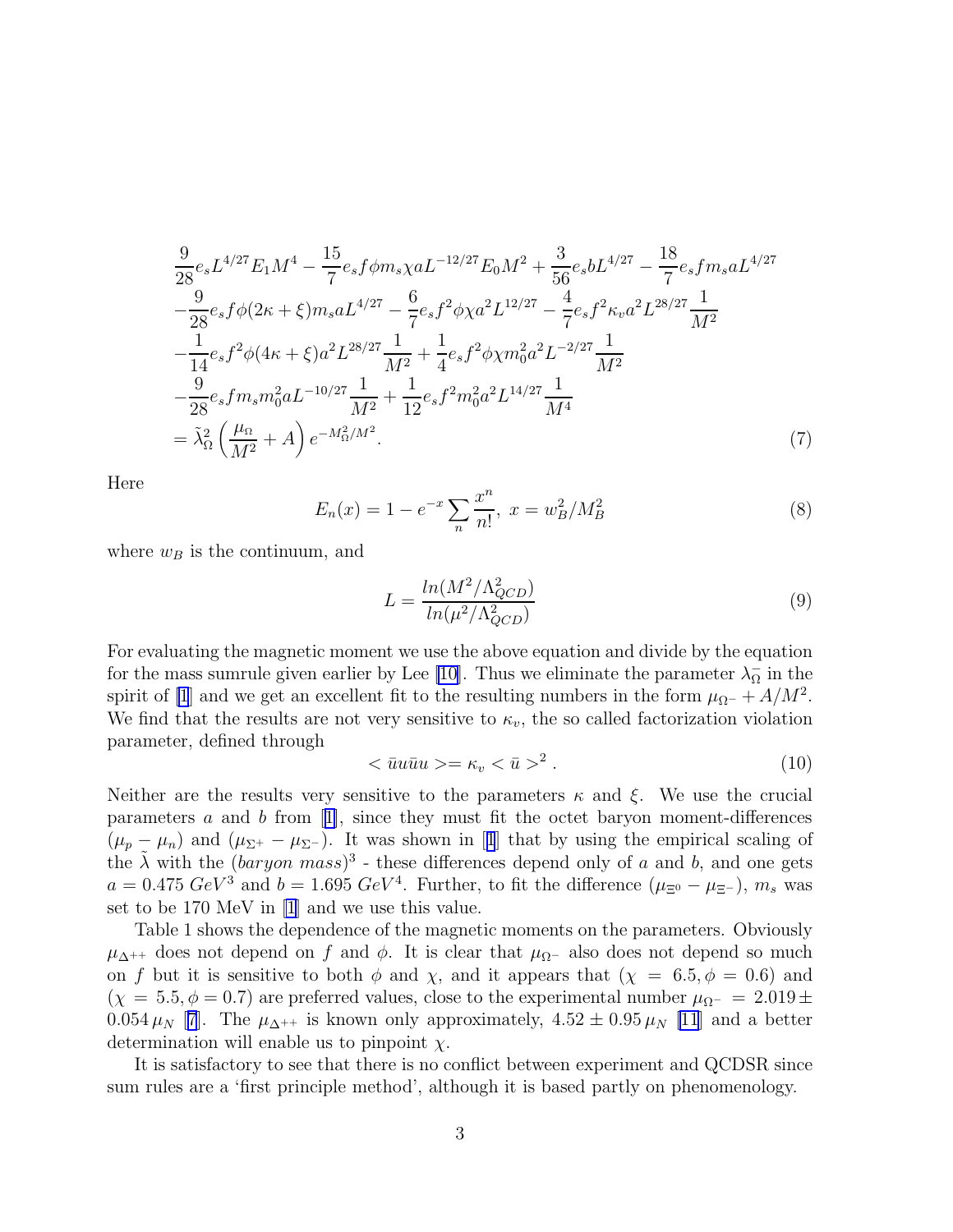<span id="page-3-0"></span>In summary we find that using the constrained values of the parameters a and  $b[1]$ one can get a good fit to the known decuplet magnetic moments. The moments do not depend sensitively on the factroization violation parameter but may be used to pinpoint the susceptibility  $\chi$  and  $\phi$ , the ratio of the spin condensate for strange and ud quarks.

| $\kappa$ | ξ      | $\chi$ | $\kappa_v$ | $\boldsymbol{f}$ | φ   | $\mu_{\Omega^{-}}$ | $\mu_{\Lambda^{++}}$ |
|----------|--------|--------|------------|------------------|-----|--------------------|----------------------|
| 0.70     | $-1.5$ | $-6.5$ | 1.0        | 0.83             | 0.6 | $-2.007$           | 3.702                |
| 0.75     | $-1.5$ | $-6.5$ | 1.0        | 0.83             | 0.6 | $-2.005$           | 3.697                |
| 0.80     | $-1.5$ | -6.5   | 1.0        | 0.83             | 0.6 | $-2.002$           | 3.691                |
| 0.75     | $-1.4$ | $-6.5$ | 1.0        | 0.83             | 0.6 | $-1.983$           | 3.670                |
| 0.75     | $-1.6$ | $-6.5$ | 1.0        | 0.83             | 0.6 | $-2.026$           | 3.724                |
| 0.75     | $-1.5$ | $-7.0$ | 1.0        | 0.83             | 0.6 | $-2.146$           | 3.964                |
| 0.75     | $-1.5$ | $-6.0$ | 1.0        | 0.83             | 0.6 | $-1.884$           | 3.457                |
| 0.75     | $-1.5$ | -6.5   | 1.5        | 0.83             | 0.6 | $-1.928$           | 3.588                |
| 0.75     | $-1.5$ | $-6.5$ | 1.0        | 0.83             | 0.7 | $-2.750$           | 3.697                |
| 0.75     | $-1.5$ | $-5.5$ | 1.0        | 0.83             | 0.7 | $-2.011$           | 3.217                |
| 0.75     | $-1.5$ | $-6.5$ | 1.0        | 0.88             | 0.6 | $-2.020$           | 3.697                |

Table 1. The values of the parameters and the corresponding magnetic moments.

## References

- [1] J. Dey, M. Dey and M. Sinha Roy, Phys. Lett. B 443 (1998) 293.
- [2] J. Dey, M. Dey and J. LeTourneux, Phys. Rev. D34 (1986) 2104.
- [3] F. X. Lee, [hep-ph/9707411](http://arxiv.org/abs/hep-ph/9707411).
- [4] D. B. Leinweber, T. Draper and R. M. Woloshyn, Phy. Rev. D 46 (1992) 3067.
- [5] F. Schlumpf, Phys. Rev. D 48 (1993) 4478.
- [6] H. C. Kim, M. Praszalowicz and K. Goeke, [hep-ph/9706531](http://arxiv.org/abs/hep-ph/9706531).
- [7] N. B. Wallace et al., Phys. Rev. Lett. 74 (1995) 3732.